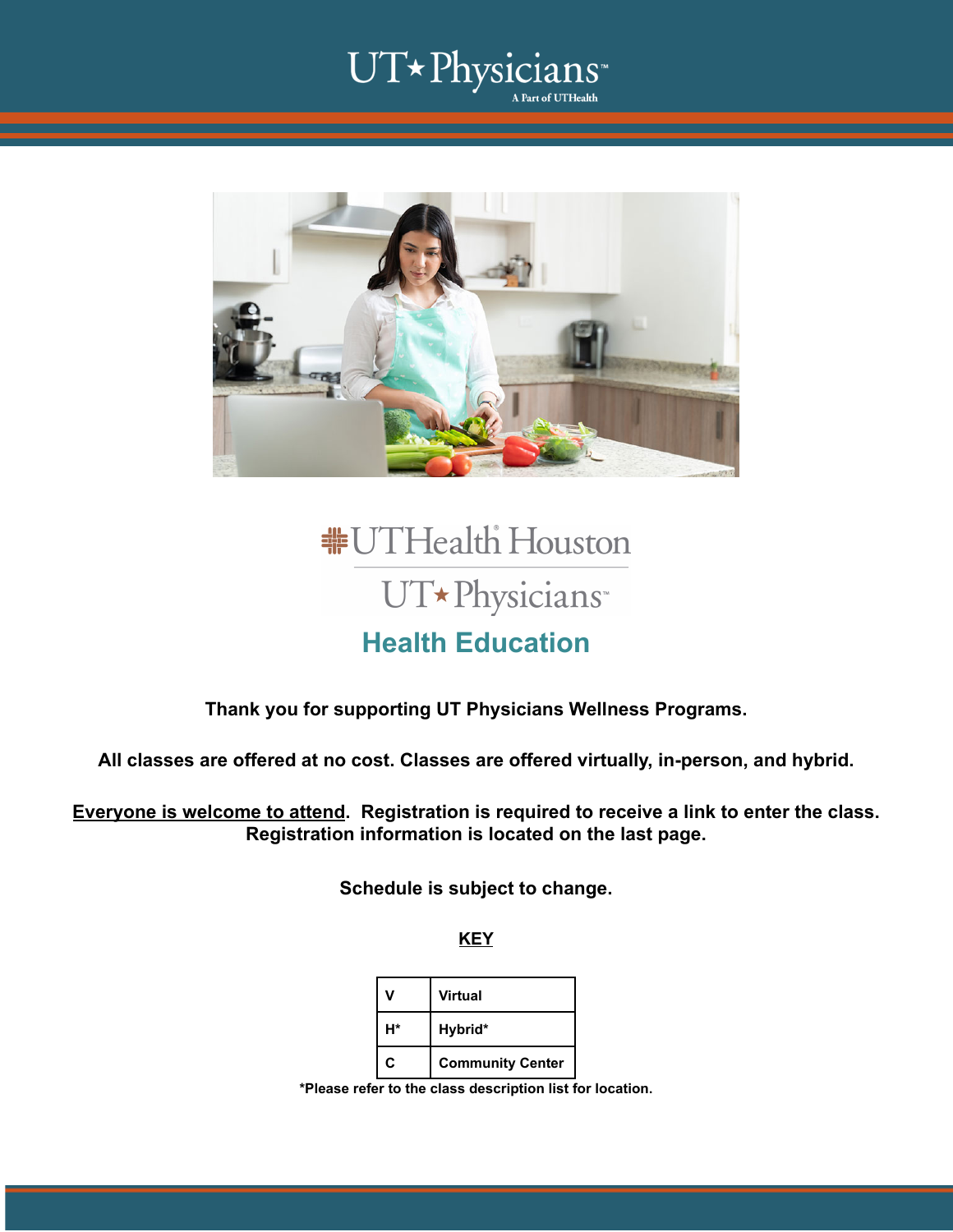# UT\*Physicians

### **June 2022- Wellness Classes**

| <b>Monday</b>                                      | <b>Tuesday</b>                                                                           | Wednesday                                                                                                                                                            | <b>Thursday</b>                                                                                                                                          | <b>Friday</b> |
|----------------------------------------------------|------------------------------------------------------------------------------------------|----------------------------------------------------------------------------------------------------------------------------------------------------------------------|----------------------------------------------------------------------------------------------------------------------------------------------------------|---------------|
|                                                    |                                                                                          | 1<br><b>Houston Food Bank</b><br><b>Cooking Class ENG (V)</b><br>11:00AM-12:00PM<br>Target BP (V)<br>1:00PM-2:00PM<br><b>Core Connections-ENG</b><br>(V) 2:00-3:00PM | $\mathbf{2}$<br><b>HEAL Infancy (V)</b><br>10:30AM -11:30AM<br>and<br>5:30PM-6:30PM                                                                      | 3             |
| 6                                                  | $\overline{7}$<br><b>Meditation (V)</b><br>11:00AM-11:30AM<br>Zumba (H)<br>5:30PM-6:30PM | 8<br><b>Houston Food Bank</b><br><b>Cooking Class ENG (V)</b><br>11:00AM-12:00PM<br><b>Core Connections-ENG</b><br>(V) 2:00PM-3:00PM                                 | 9<br>Chair Yoga (H)<br>11:00AM-12:00PM<br><b>Planning Your Dollars</b><br>for the Future (V)<br>2:00PM - 3:30PM                                          | 10            |
| 13<br><b>Walking at Home (V)</b><br>3:00PM-3:30 PM | 14<br><b>Breathing Exercise</b><br>(V)<br>9:30 AM-10:00AM<br>Zumba (H)<br>5:30PM-6:30PM  | 15<br><b>Core Connections-ENG</b><br>(V) 2:00PM-3:00PM                                                                                                               | 16<br>Chair Yoga (H)<br>11:00AM-12:00PM<br><b>Diabetes Support</b><br>Group (V)<br>5:30PM-6:30PM                                                         | 17            |
| 20                                                 | 21<br>Zumba (H)<br>5:30PM-6:30PM                                                         | 22<br><b>Core Connections-ENG</b><br>(V) 2:00PM-3:00PM                                                                                                               | 23<br><b>HEAL Pregnancy (V)</b><br>10:30AM -11:30AM and<br>5:30PM-6:30PM<br><b>Eye and Foot Health</b><br><b>Care with Diabetes</b><br>(v) 2:00PM-3:00PM | 24            |
| 27<br><b>Walking at Home (V)</b><br>3:00PM-3:30 PM | 28<br>Zumba (H)<br>5:30PM-6:30PM                                                         | 29<br><b>Picky Eating</b><br>Workshop(V)<br>12:00PM-1:00PM<br><b>Core Connections-ENG</b><br>(V) 2:00PM-3:00PM                                                       | 30<br><b>HEAL Pregnancy (V)</b><br>10:30AM -11:30AM and<br>5:30PM-6:30PM                                                                                 |               |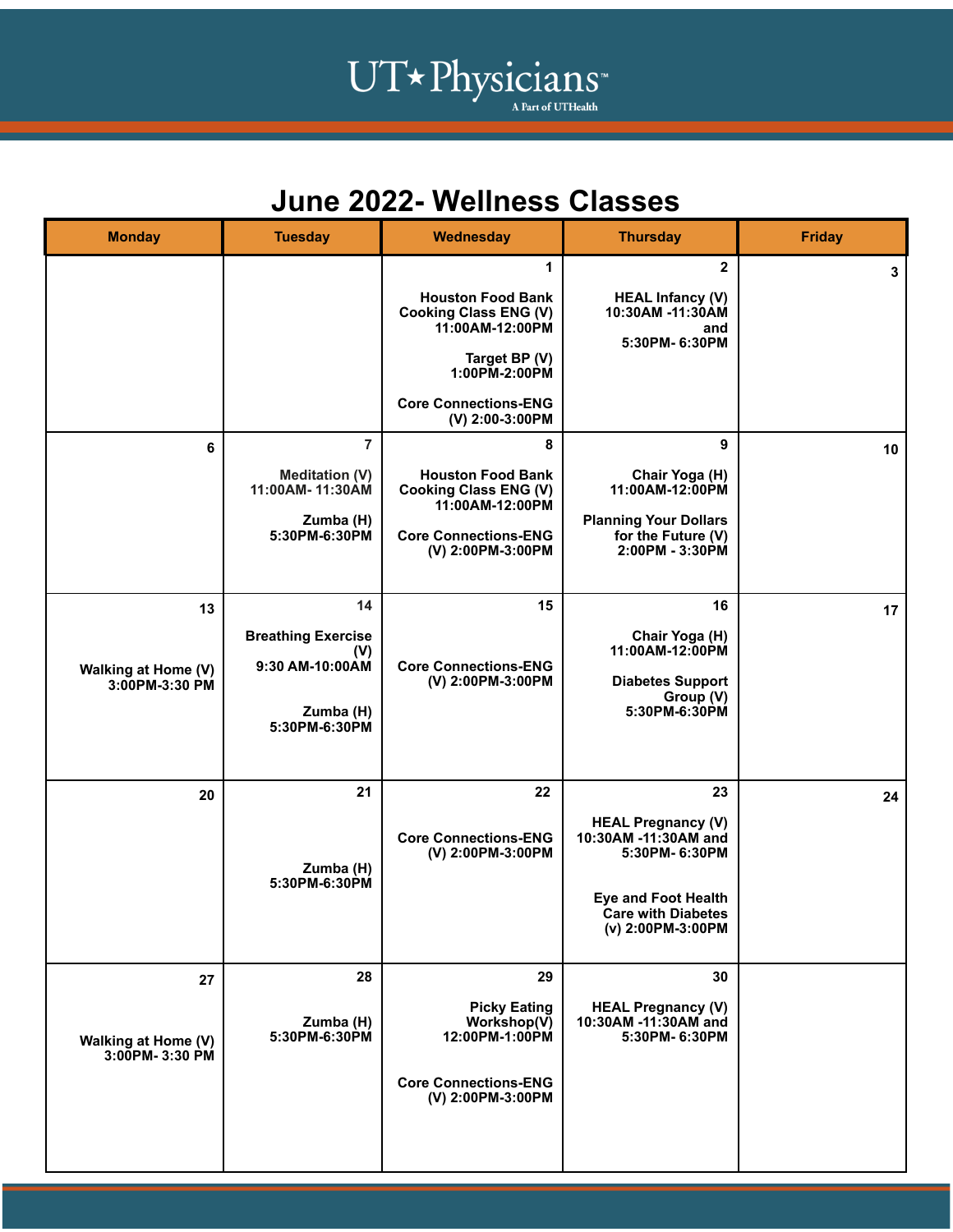## UT\*Physicians<sup>"</sup>

## **July 2022- Wellness Classes**

| <b>Monday</b>                                | <b>Tuesday</b>                                                                          | Wednesday                                              | <b>Thursday</b>                                                                                                                                                                            | <b>Friday</b> |
|----------------------------------------------|-----------------------------------------------------------------------------------------|--------------------------------------------------------|--------------------------------------------------------------------------------------------------------------------------------------------------------------------------------------------|---------------|
|                                              |                                                                                         |                                                        |                                                                                                                                                                                            | 1             |
| 4                                            | 5<br><b>Meditation (V)</b><br>11:00AM-11:30AM<br>Zumba (H)<br>5:30PM-6:30PM             | 6<br><b>Core Connections-ENG</b><br>(V) 2:00PM-3:00PM  | $\overline{7}$<br><b>HEAL Pregnancy (V)</b><br>10:30AM -11:30AM and<br>5:30PM-6:30PM<br>My Plate for My Family<br>(V)<br>2:00PM-3:00PM                                                     | 8             |
| 11<br>Walking at Home (V)<br>3:00PM -3:30 PM | 12<br>Zumba (H)<br>5:30PM-6:30PM                                                        | 13<br><b>Core Connections-ENG</b><br>(V) 2:00PM-3:00PM | 14<br><b>HEAL Pregnancy (V)</b><br>10:30AM -11:30AM and<br>5:30PM- 6:30PM                                                                                                                  | 15            |
|                                              |                                                                                         |                                                        | Chair Yoga (H)<br>11:00AM-12:00PM<br>My Plate for My Family<br>(V)<br>2:00PM-3:00PM                                                                                                        |               |
| 18                                           | 19<br><b>Breathing Exercise</b><br>(V)<br>9:30 AM-10:00AM<br>Zumba (H)<br>5:30PM-6:30PM | 20<br><b>Core Connections-ENG</b><br>(V) 2:00PM-3:00PM | 21<br><b>HEAL Pregnancy (V)</b><br>10:30AM -11:30AM and<br>5:30PM-6:30PM<br><b>My Plate for My Family</b><br>(V)<br>2:00PM-3:00PM<br><b>Diabetes Support</b><br>Group (V)<br>5:30PM-6:30PM | 22            |
| 25<br>Walking at Home (V)<br>3:00PM-3:30 PM  | 26<br>Zumba (H)<br>5:30PM-6:30PM                                                        | 27                                                     | 28<br>Chair Yoga (H)<br>11:00AM-12:00PM<br>My Plate for My Family<br>(V)<br>2:00PM-3:00PM                                                                                                  | 29            |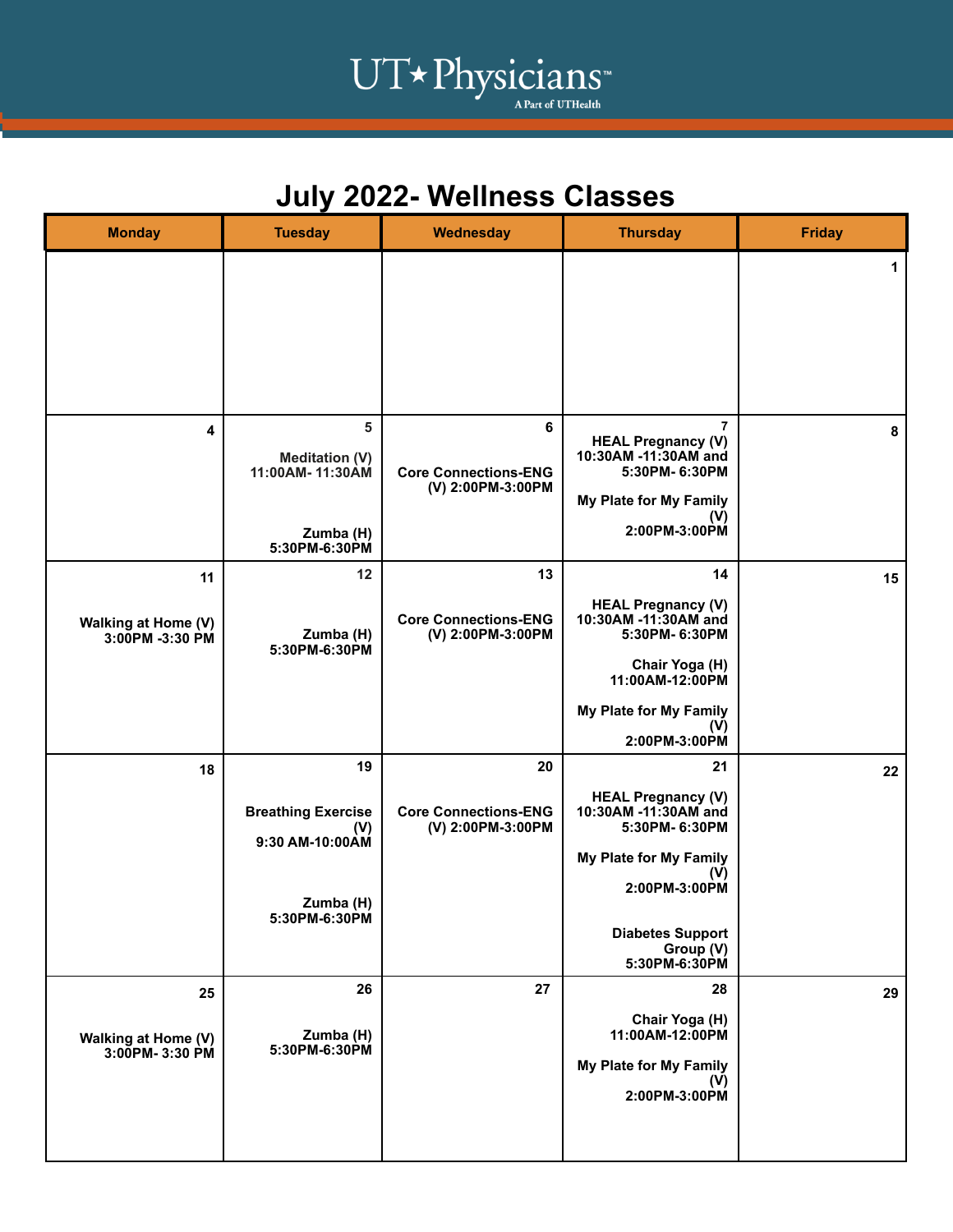# UT\*Physicians<sup>\*</sup>

## **August 2022- Wellness Classes**

| <b>Monday</b>                              | <b>Tuesday</b>                                                                                     | <b>Wednesday</b>                                                                                        | <b>Thursday</b>                                                                                                             | <b>Friday</b> |
|--------------------------------------------|----------------------------------------------------------------------------------------------------|---------------------------------------------------------------------------------------------------------|-----------------------------------------------------------------------------------------------------------------------------|---------------|
| 1                                          | $\mathbf{2}$<br><b>Meditation (V)</b><br>11:00AM -11:30AM<br>Zumba (H)<br>5:30PM-6:30PM            | 3                                                                                                       | 4                                                                                                                           | 5             |
| 8<br>Walking at Home (V)<br>3:00PM-3:30PM  | 9<br>Zumba (H)<br>5:30PM-6:30PM                                                                    | 10<br><b>ADHD Workshop</b><br>SPN (V) 1:00PM-2:00PM<br><b>Core Connections SPN</b><br>(V) 2:00PM-3:00PM | 11<br>Chair Yoga (H)<br>11:00AM-12:00PM<br><b>Mandala for Stress</b><br>Management (C)<br>2:00PM-3:00PM                     | 12            |
| 15                                         | 16<br><b>Breathing Exercise</b><br>(V)<br>9:30AM-10:00AM<br>Zumba (H)<br>5:30PM-6:30PM             | 17<br><b>ADHD Workshop</b><br>SPN (V) 1:00PM-2:00PM<br><b>Core Connections SPN</b><br>(V) 2:00PM-3:00PM | 18<br><b>Mandala for Stress</b><br>Management (C)<br>2:00PM-3:00PM<br><b>Diabetes Support</b><br>Group (V)<br>5:30PM-6:30PM | 19            |
| 22<br>Walking at Home (V)<br>3:00PM-3:30PM | 23<br><b>Powerful Tools for</b><br>Caregivers (V)<br>10:30AM-12:00PM<br>Zumba (H)<br>5:30PM-6:30PM | 24<br><b>ADHD Workshop</b><br>SPN (V) 1:00PM-2:00PM<br><b>Core Connections SPN</b><br>(V) 2:00PM-3:00PM | 25<br>Chair Yoga (H)<br>11:00AM-12:00PM<br><b>Mandala for Stress</b><br>Management (C)<br>2:00PM-3:00PM                     | 26            |
| 29                                         | 30<br><b>Powerful Tools for</b><br>Caregivers (V)<br>10:30AM-12:00PM<br>Zumba (H)<br>5:30PM-6:30PM | 31<br><b>ADHD Workshop</b><br>SPN (V) 1:00PM-2:00PM<br><b>Core Connections SPN</b><br>(V) 2:00PM-3:00PM |                                                                                                                             |               |